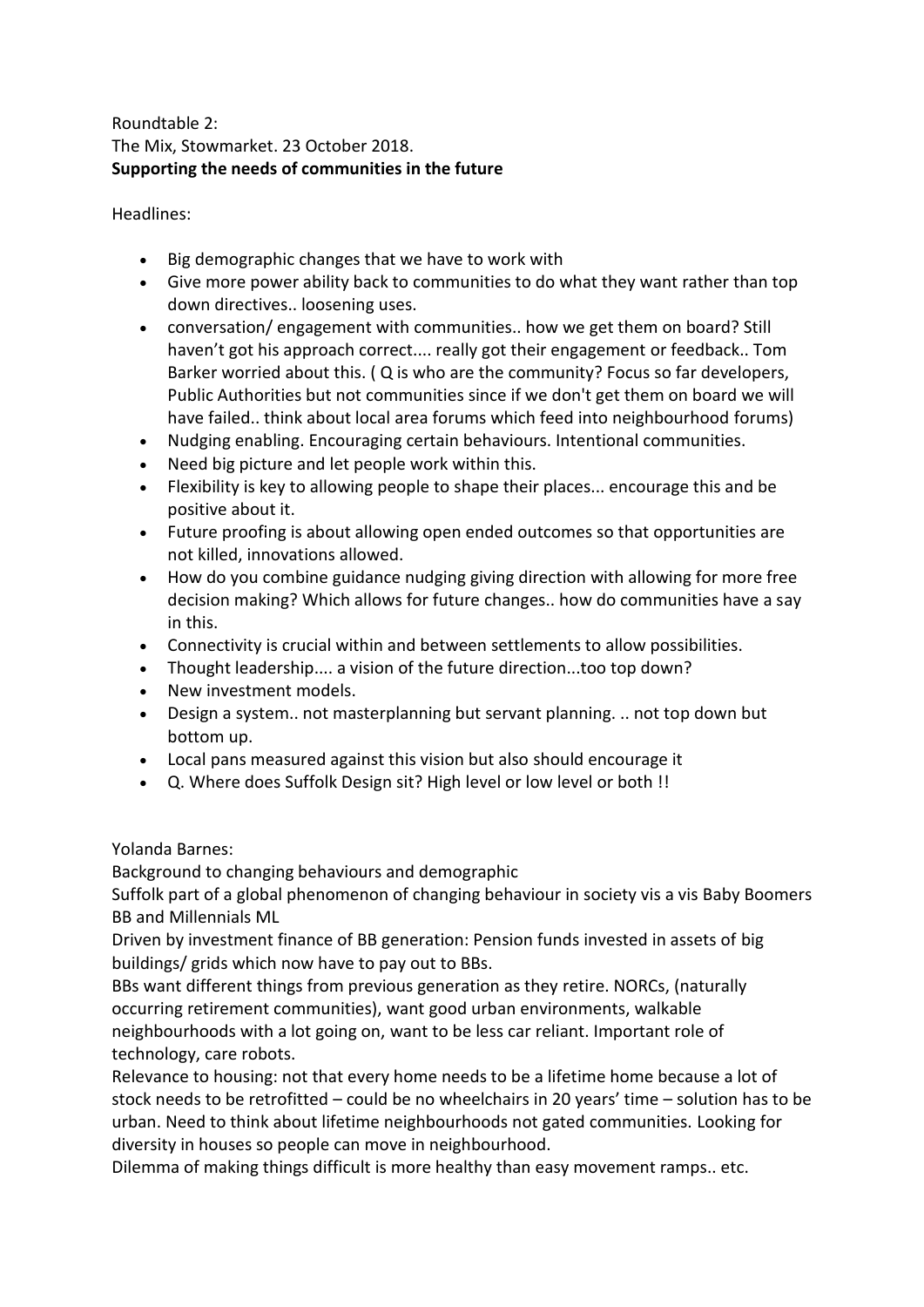MLs will be generating income but lack capital and deposits. But aligned with BBs in what they are looking for in communities. Currently not much movement across sector because people are stuck... because of lack of capital and deposit across the world. BBs helping MLs get on ladder where they can. new and different types of tenure required and to be encouraged, CLTs, shared ownership to overcome lack of deposits.

Owner occupiers perform the service of not costing housing benefit. If people are in lifetime renting the housing benefit bill will be astronomical when MLs retire

Capital rich baby boomers need to help millennials into housing – repurposing of semidetached on suburban plots – mews to downsize to. Cost of moving to downsize too much. Incidence of let to rent – letting a small owned flat to rent a family home. Various innovative forms of ownership CLTs, shared ownership to overcome lack of deposits.

Potential for new ways of development rather than standard.. should enable new ways of doing things in addition to top down stuff ( which isn't working anyhow)

## Patrick Devlin:

Importance of good place making eg: Google headquarters in Kings Cross – a development where young people wanted to be. Applies equally to older people. We didn't do this as telly-conference. Good news for architects.

Rural change – houses from farm labourers to commuters – so transport. Questions for SDG:

- What is potential for balanced communities?
- What size can small communities support in terms of services?
- How can they be connected? eg: Oxford, MK, Cambridge Arc
- Life time homes... a question or is it diversity ... or both
- Are current plans fit for purpose?
- Do use classes inhibit flexibility adaptability?
- At what walkable scale can things be provided?

Other changes happening:

Retirement and old age:

- Belgium middle of each village had an apartment block older people's developments, moved out with a lift up to door but still in middle of community they always lived in. Others questioned whether this was appropriate response.
- No retirement age now Barnet older women's co-housing 4.5k emails showing demand for intentional communities - [are intentional communities driven by fear of compulsory communities]
- Lots of older people live in homes that are not great to live in leads to bed-blockers
- If you want me to move out need to show me something close to where I already live
- $\bullet$  In US, Aus, NZ retirement housing is 6-7% of market  $-0.5%$  here.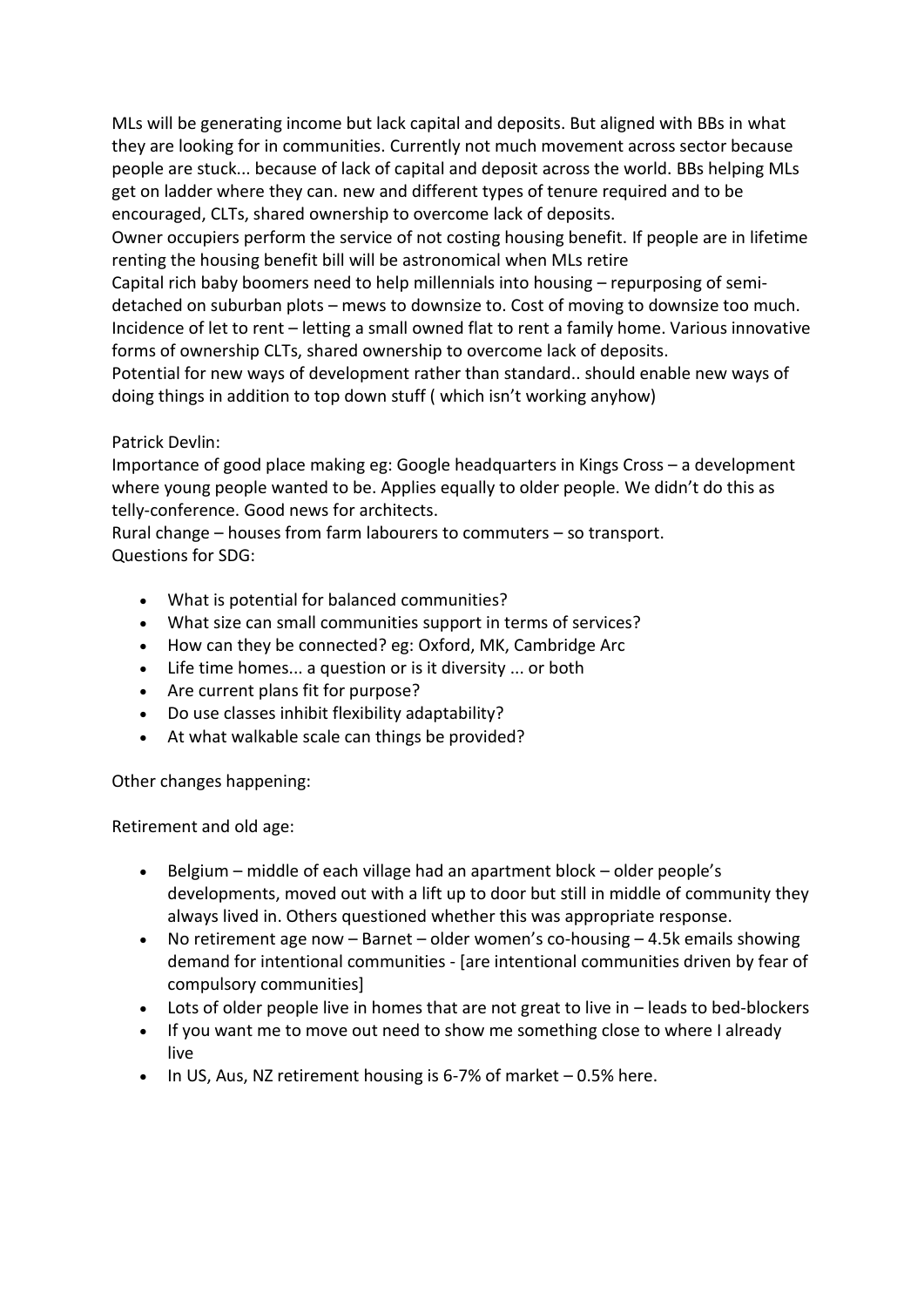What does all this mean for Suffolk which is 43% rural with villages?

Thoughts on villages

- What is opportunity in a typical rural community?
- What could be the hub of a village ? Not now post office or bank.
- Village Hall needs new model
- Most village halls not sustainable because people don't want them
- at a certain level community can run a 'hub' where commercial operation can't.
- Community concierge somewhere you can get your bike fixed, get a coffee, drop off deliveries – shared workspace – meeting room to hire.
- decentralised one village as a hub
- villages need more housing
- villages want 5, 10, houses housebuilders want 100+
- Not urban but dense and walkable

What makes successful places?

- Use classes too specific.. doesn't allow flexibility of use. Mixed use places... fine grain messy stuff is seen in successful places.. lots of different uses..
- successful places have simple spaces that can be re-used.
- planners need to set place, house builders build the houses.
- all housebuilders talking about place you turn up and see the neighbourhood
- What does good design look like pretty or good neighbourhoods.
- What doesn't work
- but in Plymouth .. good placemaking by planners but undermined by housebuilders bidding against each other.

What we need to address

- Health We are talking same language but not connected with built environment. designing health and social care together around local populations
- Are current local plans fit for this future?
- Opportunity of neighbourhood plans.. grassroots movement .. how do you get people involved in these.
- Growth needed is large scale plus 3-20 house to support smaller communities.. not to be swamped. Emphasis more on connectivity and placemaking.
- how we move to sustainable transport?
- retail dying what brings people into communities is changing
- Driverless cars
- affordability of running homes
- Need younger people involved.
- Need to involve SALC town and village forums
- discussion with communities around community hubs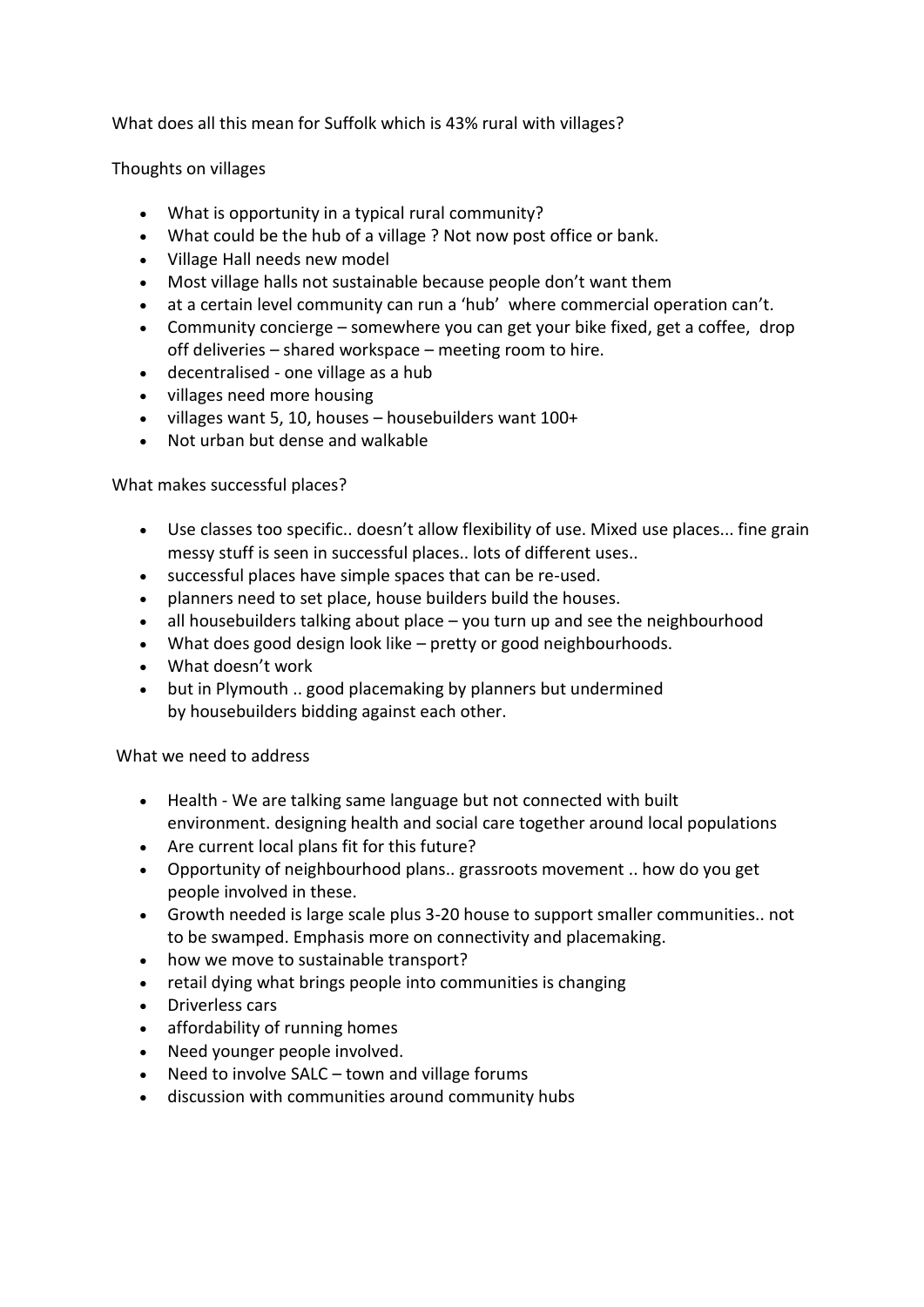Driving:

- Young people driving license applications down nationally but question whether this is happening in Suffolk
- Is number of young people applying for licenses going down a target
- driving is a life skill
- model is about putting cars in communities

Exemplars and models for settlements and housing:

- Hub and spoke model of villages
- Cambridge /MK/Oxford arc,
- Florence student hotel scheme (previously a palace, then civic service office, now used for different things at different times – student accom. let out in vacations – needed other facilities – study rooms, conf. facilities – hi tech businesses happy to have students there – schoolkids come to do homework in study areas – serious investor in this because need long term net income schemes)
- massive move to PRS
- Unite market leaders of student housing but Goldman Sachs moving in
- block chain as a way of changing the model of ownership

How design guidance might work or needs to be:

- Intentional planning .. positive steps to identify behaviours we want to influence .. nudging,, think about principles which encourages this.. some villages will stay the same ,, some will grow but need to allow this? What are outcomes we need to influence and see...
- We've been too top down.. communities can look after themselves..
- its only planning if we predict the future and cater for it
- Design guides are too top down design a system
- developing a guide not the object plea to those people round the table
- guidance needs to say what we are responding to
- how do we draw this (all above) into something realistic for design guide

### Miscellaneous

• Suffolk known for thought leadership will attract and retain the right people

### **Attendees:**

Andrew Cuthbertson, Suffolk County Council Cllr Gerard Brewster, Babergh & Mid Suffolk District Councils Jack Boswell-Joel, BECG Joshua Holmes Babergh & Mid Suffolk District Councils